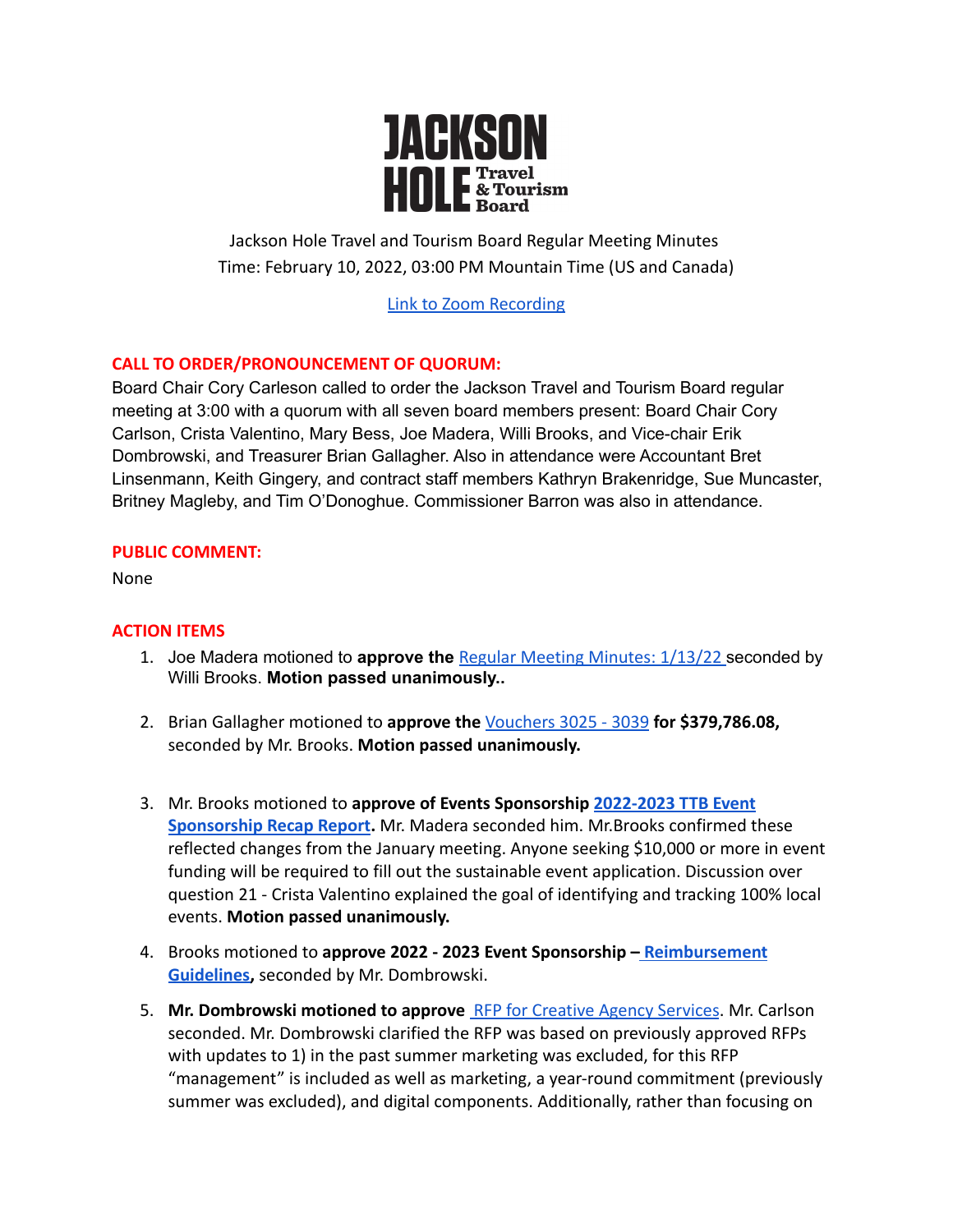constant promotion, the contractor will be responsible for analyzing data and responding appropriately. The goal is to select a contractor on April 29, 2022. The agreement is a 1-year contract with an option for a second-year extension. Mr. Dombrowski amended the motion to approve the RFP but to strike verbiage on page 10, 2nd paragraph referring to seasonality. **Motion passed unanimously.**

#### **DISCUSSION ITEMS**

None

# **UPDATES**

**Treasurer's Update:** Treasurer Gallagher updated the board on lodging tax collections up 61.5% in December 2021 compared to 2020; 50.5% over 2019. For the calendar year, 2021 collections are up 30% over 2019.

### **Marketing Committee Update:**

- Mike Schwabb and the team from Colle McVoy gave an update on all marketing initiatives. The presentation is linked here, and you can see the [marketing presentation](https://us02web.zoom.us/rec/share/TTL7SY6UvXR4TwNMffr6zRPv_w6J-0ftFTPOfbGKxQLZYMAz0r9Z9Slfl91LeKq3.a9TvJk7NkmRtHwX6?startTime=1644530366000) [by opening the Zoom Recording linked here](https://us02web.zoom.us/rec/share/TTL7SY6UvXR4TwNMffr6zRPv_w6J-0ftFTPOfbGKxQLZYMAz0r9Z9Slfl91LeKq3.a9TvJk7NkmRtHwX6?startTime=1644530366000) and navigating to 27:25 minutes into the recording. [Attached is the Marketing Deck referenced](https://drive.google.com/file/d/1p4Q22zZO5O8gPGNq-_wT9FgLDmR48W-P/view?usp=sharing) in the video. The [FY 2020 Annual](http://visit-jackson-hole.s3.amazonaws.com/assets/pdfs/JHTTB-2021-Annual-Report.pdf) [Report has been released and can be accessed here.](http://visit-jackson-hole.s3.amazonaws.com/assets/pdfs/JHTTB-2021-Annual-Report.pdf)
- **[Rendezvous Press Events Fall & Winter Update](https://www.tetoncountywy.gov/DocumentCenter/View/21224/Recap-for-JHTTB-of-Responsible-Tourism-Panels) -** Kristan Burba Clarke updated the Board on her last two sustainability-focused media familiarity events that included two forums with local responsible tourism and recreation leaders. She shared several articles focused on sustainability content and recommended local businesses and land management strategies in national publications.

#### **Events Committee Update:**

● Natural Selection recap: Carter Westfall and Jeff Stein updated the board on an "amazing week" despite challenging snow conditions and Covid. Thanks to multiple channels, early viewership numbers (1.25M viewers in aggregate) were pacing above last year. They were proud of placements on CNN and Forbes and showed the Leave it as it Is videos in multiple places. Highlights for the first "in-person" event include 56 hours of programming, six presenters, eight music events, and eight media outlets in town. 4 events sold out but were streamed. Rough attendance numbers were 3200 for ticketed events; non-ticketed events drew about 1200 people. Covid protocols were followed, and there were no complaints about outbreaks. The team is pumped about the future and has identified opportunities for improvement, particularly local community inclusion and outreach.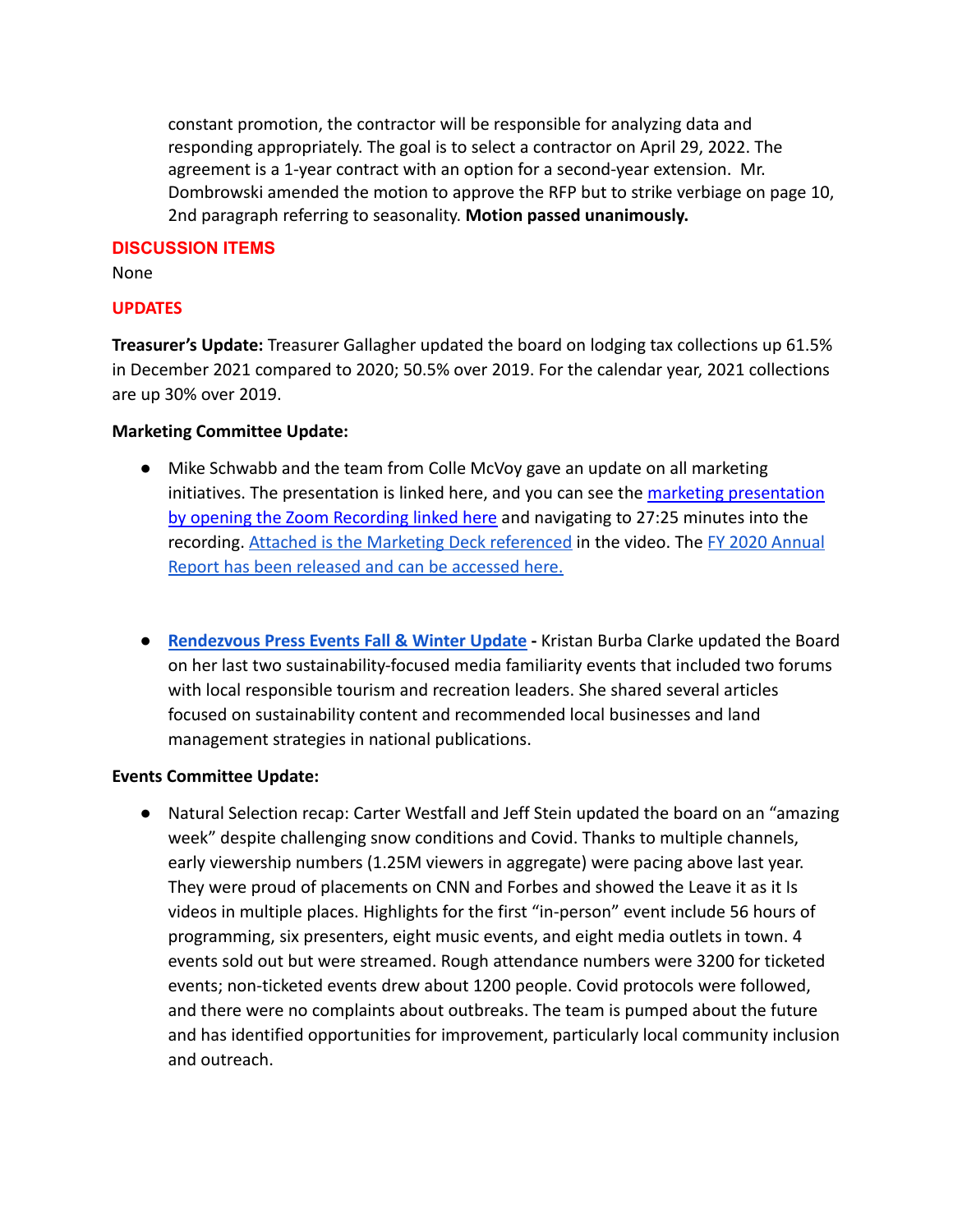● Jackson Hole Rendezvous Festival update: Jess McMillan updated the board that the event has been launched, and the entertainment announced: Fitz and the Tantrums and Ben Harper & The Innocent Criminals are headlining the festival. Website interest, lodging bookings, and VIP ticket sales are promising. Mr. Carlson reminded the public this event was intentionally moved to the first week in April due to traditionally low visitation rates.

**Sustainability Committee Update**: Ms. Valentino updated the board that the situation analysis was not quite ready for the retreat, but a summary overview was provided. Resident sentiment surveys are prepared for testing, and the Steering Committee will be tasked with this activity. The George Washington site visit is March 14-18; they will have individual and focus group interviews and public meetings. March 3, 2022, is a Chamber Business over Breakfast event focused on the Sustainable Destination Management Planning process. The survey will go live on Feb. 22.

# **PUBLIC COMMENT**

none

#### **MATTERS FOR THE BOARD AND CONSULTANT**

Vice-Chair Dombroski brought to the Board's attention the need to [update the bylaws](http://www.tetoncountywy.gov/DocumentCenter/View/21258/2ND-AMENDED-BY-LAWS-3-10-16-final) available on the Teton County website - these are the governing documents for the JHTTB, which have not been updated since 2016. Mr. Dombrowski suggested everyone review them and discuss them at a future meeting.

Mr. Carlson announced that the JHTTB Board Retreat is scheduled for Feb. 11, 2022, 9-5 pm at the Cloudveil Hotel.

#### **ADJOURN**

#### \*\*\*\*\*\*\*\*\*\*\*\*\*\*\*

Respectfully Submitted: Willi Brooks, Secretary **Date** 

Approved by the Board March 10, 2022, as evidenced by the Chairman's signature below and attested to by the Board Secretary:

Attested: